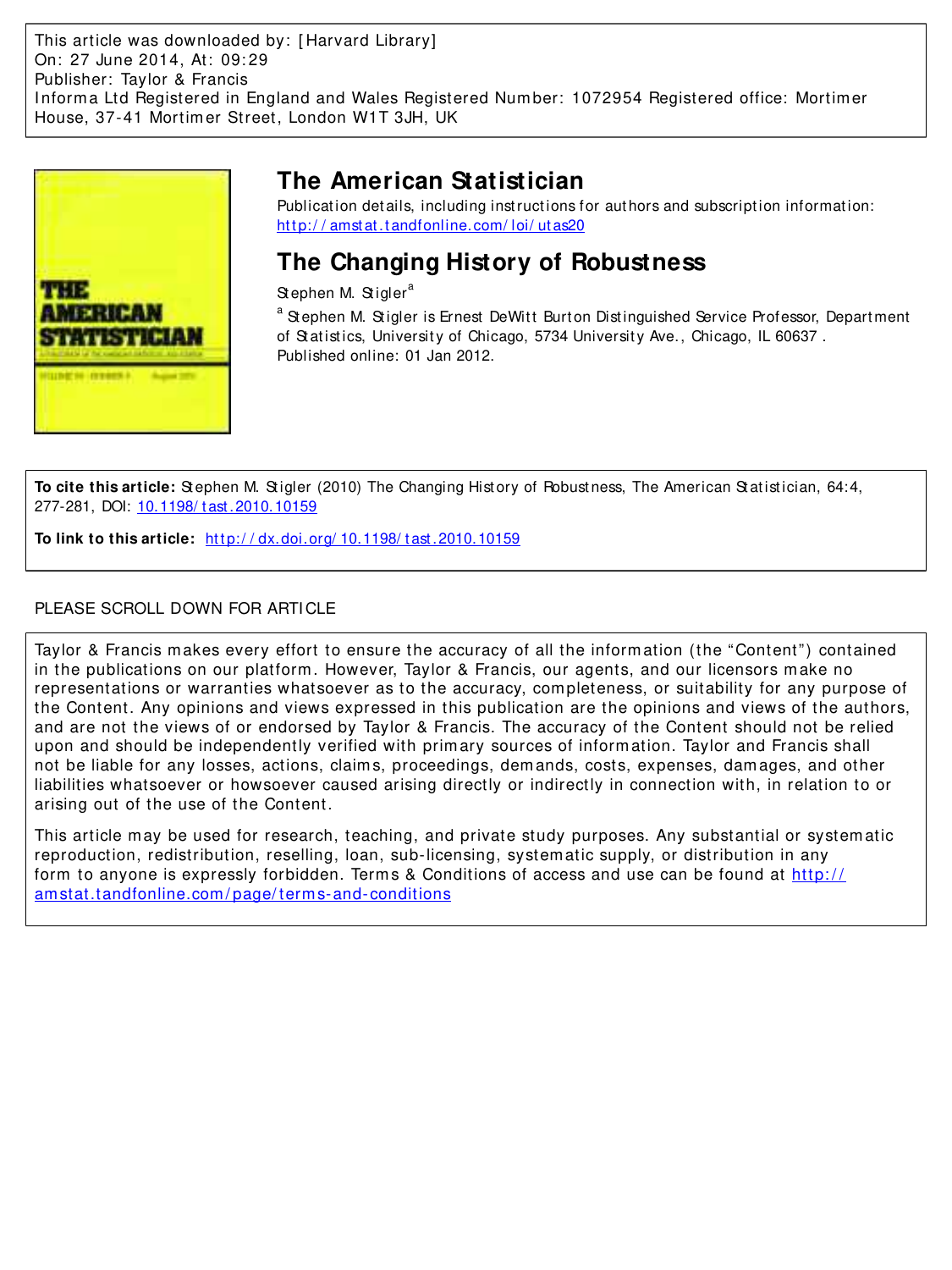## **The Changing History of Robustness**

### Stephen M. STIGLER

This essay, a reflection upon the changing views of robust statistics from the euphoria of the 1960s to the present day, was given as a keynote address at the International Conference on Robust Statistics (ICORS) in Prague on June 28, 2010.

KEY WORDS: Estimation; History of statistics.

That there has been a change in the area statisticians refer to as Robustness cannot be doubted. I could as one extreme example point to a recent book by my University of Chicago colleague, econometrician Lars Peter Hansen and his co-author Thomas Sargent. Its title is *Robustness* and it has a striking cover (Figure 1).

You may recognize the cover as from an early 17th century painting by Georges de la Tour, "Le Tricheur" or "The Cheat." If so, that recognition is itself an example of a robust inference, since the painting has been altered by the cover designer, including rendering it in an almost cubist style. I will return to this book and its cover at the end of this essay, but for now I only point to what to me is surprising evidence of change: This long and well-documented work contains not a single reference to work on robustness that I knew as a young researcher, nor to later developments in that same line. Furthermore, no reader of this book could claim that such a reference was required. Clearly something has changed.

I will begin with a summary of the subject of Robust Statistics as it was seen by me in 1972, sharpened of course by hindsight. The statistical uses of the word "Robust," as all statisticians who have looked into this agree, date from an article "Non-Normality and Tests on Variance" published by George Box in 1953 in *Biometrika*. There, Box wrote of the "remarkable property of 'robustness' to non-normality which [tests for comparing means] possess," a property that he found was not shared by tests comparing variances. He directed his fire particularly toward Bartlett's test, which some had suggested as a preliminary step, to check the assumption of equal variances before performing an ANOVA test of means. He summarized the results this way:

"To make the preliminary test on variances is rather like putting to sea in a rowing boat to find out whether conditions are sufficiently calm for an ocean liner to leave port!"

# **Lars Peter Hansen and** Thomas J. Sargent



Figure 1. The front cover of the book by Hansen and Sargent (2008). The online version of this figure is in color.

After this dissection, Bartlett's test, much like a frog in a high school biology laboratory, was never the same again.

But if Box gave us the term, most people agree that robustness as a subdiscipline in statistics was primarily the creation of John W. Tukey and Peter J. Huber. For many years it was—and in review papers still is—almost a requirement to cite Tukey's (1960) contribution to the Hotelling Festschrift volume. This article is best known for a single example, where Tukey called attention to the fact that in estimating the scale parameter of a normal distribution, the sample standard deviation ceases to be more efficient than the mean deviation if you contaminate the distribution with as little as 8-tenths of a percent from a normal component with three times the standard deviation. This took most statisticians of that era as a surprise—Tukey stated that of

Stephen M. Stigler is Ernest DeWitt Burton Distinguished Service Professor, Department of Statistics, University of Chicago, 5734 University Ave., Chicago, IL 60637 (E-mail: *stigler@uchicago.edu*).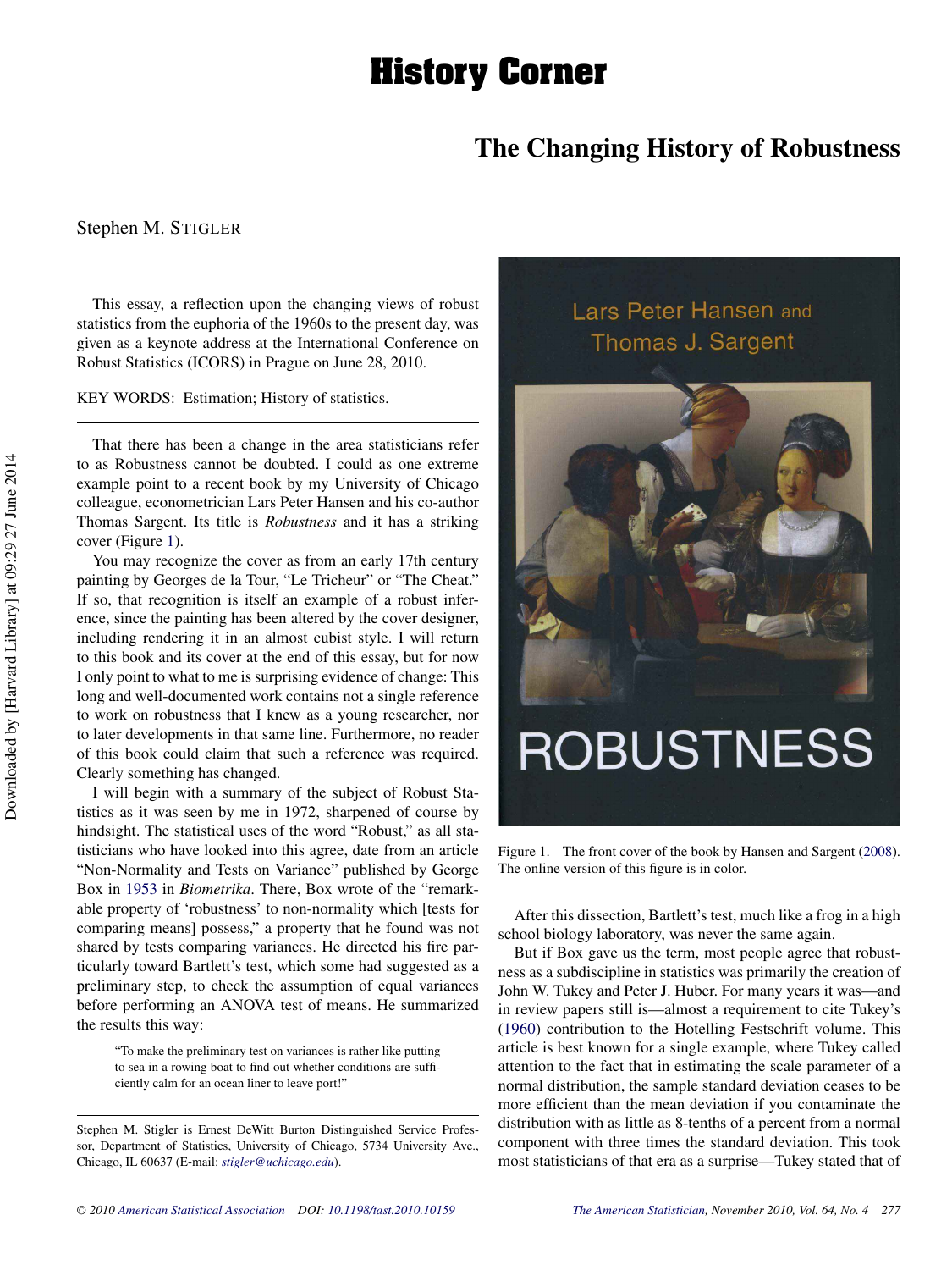all those he quizzed on the question, only R. A. Fisher foresaw that such a small contamination could have such a large effect.

Tukey's article was much more than that single example—it was in fact a mathematical and philosophical summary of researches Tukey had begun nearly 20 years earlier, and it brought a full set of the tools of classical statistical theory to bear on an examination of a philosophical topic: how might we address the problem of planning for inference when the assumed model could neither be fully trusted nor adequately checked? Tukey's examination of the location parameter was only illustrative of what could be done to study trade-offs, but it was definitive on one point: He announced that in such studies it was sufficient to consider contaminated distributions as alternatives. Tukey wrote,

"All available evidence and discussion leads the writer to believe that, although contaminated distributions are a thin representation of non-normality, they are an exploration of the most important area of non-normality. Consequently he [Tukey] judges the step from normality alone to contaminated distributions to be a large part of the step from normality alone to all smooth, nearly normal distributions." [p. 471]

The gauntlet had been thrown down, and it was not to be long before it was picked up by Peter Huber while on a research fellowship at Berkeley for the 1962–1963 academic year. Huber's article, "Robust Estimation of a Location Parameter," was published in the *Annals of Mathematical Statistics* in 1964. It is now such a familiar part of our intellectual landscape that it is hard to realize what an astonishing and totally unexpected accomplishment it was at that time. Before Huber, robustness, if the term was known at all, signified a discussion of poorly articulated trade-offs that practical statisticians had to countenance, but theoreticians could ignore. With Huber in 1964 it became a different object altogether. To general amazement, Peter Huber had shown that there was a *Best* robust answer to a widely accepted formulation of the location parameter problem!

If the newspapers of the day had covered such things, a headline might have read, "The army of optimality has landed on the beach of applied statistics, and without visible resistance erected a large base camp." Now to be sure, at Berkeley in those years that was a busy beach—the forces of nonparametrics had been there and were already moving to higher ground. And I must confess that although I was a student there from 1963–1967, only a slight clamor was audible in our classes, as we gave most of our attention to that earlier nonparametric landing. And in any case we had insufficient historical grounding to appreciate the promise Huber's one article offered. From my present vantage point, I would liken it to the initial publication of the Neyman–Pearson Lemma in potential impact: a bold approach to one problem was successful to an altogether unexpected degree, and all around lay other problems where similar tools could, one hoped, be deployed.

The next major steps were not too long in coming. In summer 1968 Frank Hampel completed his dissertation, with its formalization of the concept of robustness as approached by Huber, via a functional derivative of an estimator, and its informalization of that abstraction via the newly christened "Influence Curve," itself a cousin to Tukey's "pseudo-values." Another Berkeley dissertation by Louis Jaeckel in 1969 showed the activity was becoming more general in less fundamental directions as well: Jaeckel explored the potential use of adaptive trimmed means.

Over the next few years Huber published a series of articles and reviews, in the Netherlands, in Montreal, and then in 1972 as his Wald Lectures in the *Annals of Mathematical Statistics*. In these he expanded upon his earlier results, and by 1972 the world of robust estimation was considerably larger, with optimality results now for three classes of estimates—R estimates and L estimates joining Huber's (1964) M estimates. Huber's (1972) *Annals of Mathematical Statistics* article was quite important to me for a curious reason—it began with a nice set of historical observations, and my following up on and greatly expanding upon those led to my first formal article on the history of statistics, appearing in *JASA* in December of 1973.

Any history is a product of its time; it must necessarily take the present view of the subject and look back, as if to ask, how did we get here? My 1973 account was just such a history, and it took the 1972 world of robustness as a given. Huber had brought attention to Simon Newcomb and his use in the 1880s of scale mixtures of normal distributions as ways of representing heteroscedasticity; I enlarged and extended that to other works. I noted that Newcomb had used an early version of Tukey's sensitivity function, itself a forerunner of Hampel's influence curve. I reviewed a series of early works to cope with outliers, and I trumpeted my discovery of Percy Daniell's 1920 presentation of optimal and efficient weighting functions for linear functions of order statistics, and of Laplace's 1818 asymptotic theory for least deviation estimators. I found M estimates in 1844 and trimmed means (called "discard averages") in 1920.

None of this, I hasten to say, is recounted to undercut the striking originality of Tukey and Huber and Hampel—to the contrary. I mean it in the spirit of Alfred North Whitehead's famous statement that, "Everything of importance has been said before by somebody who did not discover it"; that is, to provide historical context, where one might now see that, for example, it was not the M estimates that were new in 1964, it was what Huber proved about them that was revolutionary.

Daniel Bernoulli provided a striking example of this phenomenon, one I came upon in the late 1970s in archives in Basel. In an unpublished 1769 manuscript Bernoulli proposed an iteratively reweighted mean algorithm with a semi-circle weight function, and he easily illustrated its use for a case with five observations. Does he belong in the pantheon of early robust statisticians? It is not so clear. He subsequently revised the manuscript for publication, and in the revision, the semi-circle became a probability density and the estimation then was done by maximum likelihood, not a notably robust method for that density. And he was so wedded to the new approach that he persisted even though he then could only handle a case with three observations (Stigler 1997). For Bernoulli, the Maximum Likelihood estimate had supplanted the M-estimate (which was only, in Huber's phrase, "maximum likelihood-like"). Similarly, Simon Newcomb's method of choice in applications was least squares, and if Percy Daniel is remembered in statistics at all today it is for the Daniel window for estimating the spectrum of a Gaussian time series.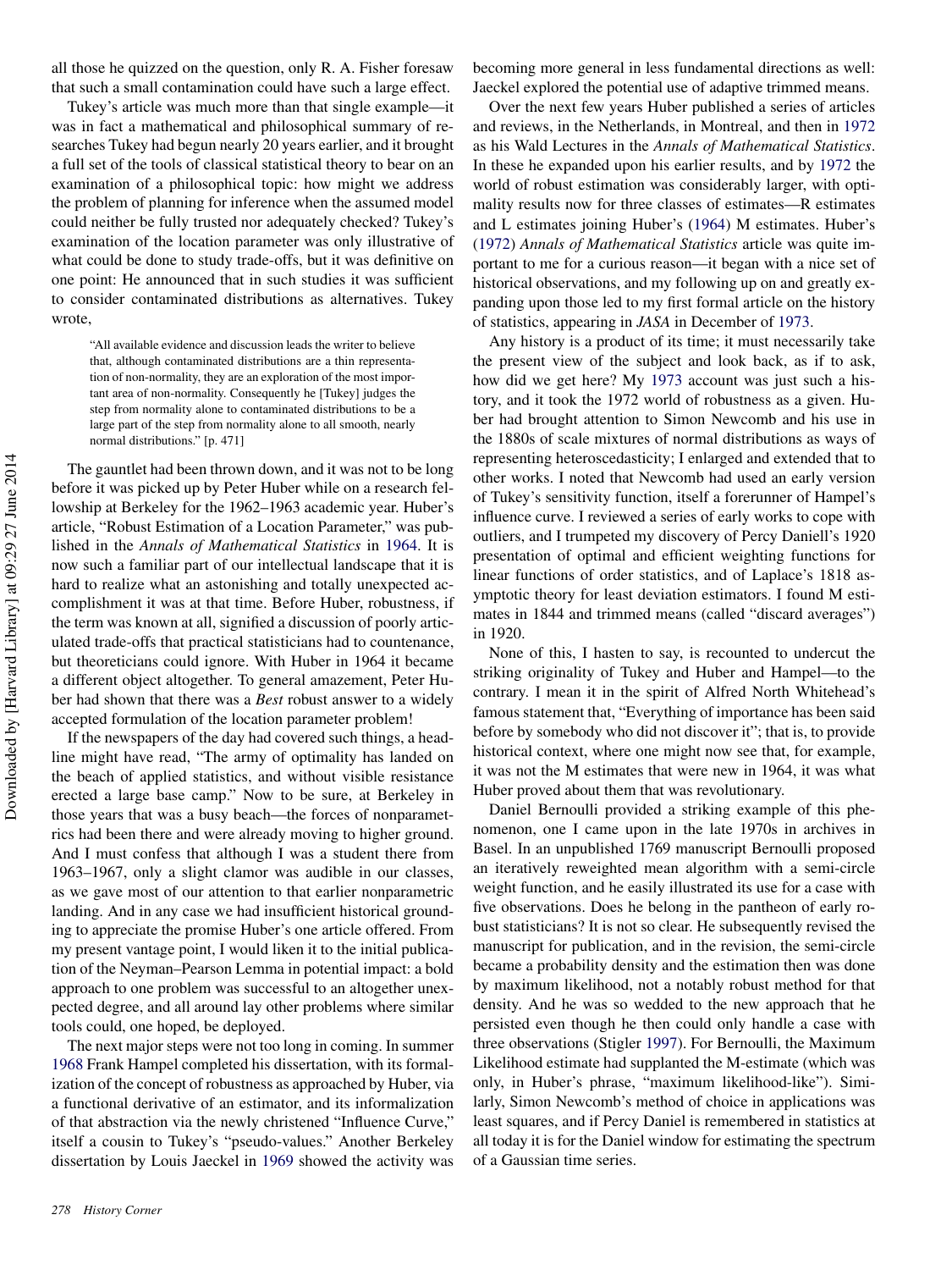I return to the statistical world of 1972. In a more perfect world, the next steps after 1972 would be clear. In the manner of one of Thomas Kuhn's Scientific Revolutions, the next decades would be a parade of expansions of the theory, followed by widespread adoption in statistical practice. It would be just as in the 1930s to the 1950s, when we saw the fruits of the Neyman–Pearson Lemma and Fisher's likelihood methodology with their extension to new examples, and more complex areas such as multivariate analysis. There were new wrinkles introduced to cover newly discovered difficulties, but all leading to a general consensus for testing and estimation, at least within the Berkeley School, which in 1960 covered North America and much of continental Europe. Now, by 1972 a number of the early workers in robust statistics expected that from the 1970s to 2000 we would see the same development with robust methods—extensions to linear models, time series, and multivariate models, and widespread adoption, to the point where every statistical package would take the robust method as the default and any author of an applied article who did *not* use the robust alternative would be asked by the referee for an explanation. This was, and I will call it, a Grand Plan. But that plainly is not what has occurred. What happened? Why did the statistical world not follow this script, this Grand Plan whose broad outlines seemed in 1972 so obvious and desirable to all statisticians with an interest in such matters?

Before offering a view on this, I want to issue a strong disclaimer. First, there was of course a series of really wonderful advances over those decades in exactly such a direction. Koenker and Bassett (1978) devised what I still believe is the best approach to robust methods in higher dimensional linear model problems, with their regression quantiles and subsequent extensions. In addition, Hampel brought his thesis forward, in part with co-authors Ronchetti, Rousseeuw, and Stahel, to make advances on several fronts and to show what an influence function approach emphasizing breakdown points could lead to (Hampel et al. 1986). Robust approaches to covariance matrices, to time series, to just about any problem yet encountered, with the possible exception of contingency tables, have been devised. All of this is true; much of the work is wonderful. But of the Grand Plan, only the first element has begun to be realized.

With hindsight, the first signs of trouble with the Grand Plan were evident even in 1972. In Fall 1970, a small group gathered at Princeton University's Statistics Department for a year-long seminar in robust statistics. At Tukey's invitation, Peter J. Huber and Peter J. Bickel came to Princeton as year-long visitors, and they were joined by recent Ph.D.s Frank Hampel and David F. Andrews from Toronto. Andrews's Christmas suggestion that they perform a large-scale simulation study led to the group's most tangible product, a book published in 1972 and universally known as the Princeton Robustness Study (Andrews et al. 1972). The published study presented a summary of a huge investigation in the form of tables, charts, and computer code. From the full set of 10,465 estimates of a location parameter they had considered, they reported in detail on the accuracy of 68 estimates that had received extensive study, focusing upon small samples and an inventively wide selection of 32 distributions, nearly all of which were symmetric scale mixtures of normal distributions.

There are different ways of describing the Princeton Study. At one extreme it could be seen as a path-breaking exercise in the exploration of the function space product of all conceivable estimates crossed with all conceivable distributions including all interactions, via ingenious advances in simulation technique and graphical exploratory data analysis. At another extreme it could be seen as a fruitless exercise in self-indulgent ad hockery, beating a small and uninterestingly limited problem to death by computer overkill. I see elements of truth in both views. The practical lesson that jumps out to me is that this function space is much larger and more complicated than the intrepid explorers anticipated, leaving them to forage with little to guide them, and even then they did not travel far from samples of sizes 10 and 20 or from unimodal symmetric distributions, and this only for a location parameter. In a 1997 Tukey Festschrift, Frank Hampel offered a more generous assessment of the practical lessons learned but not included in the published report. Still, no believer in the Grand Plan would have found much aid or comfort in the 1972 study as published.

An almost immediate effect of the 1972 Princeton Study was a deluge of simulation studies submitted to statistics journals. I was a *JASA* Associate Editor at the time, and it seemed like every statistician with a random number generator had a newly issued license to publish. The floodgates were open, but the quality of the overflow was generally low and sometimes appalling. Even its severest critics granted that the Princeton Study was the work of artists, but Gresham's law (that 'bad money drives out good') holds in science as well as in monetary economics. As a reaction to this threat I wrote an article in 1975 called "Do Robust Estimates Work With *Real* Data?" It was published with discussion in the *The Annals of Statistics* in November 1977.

I located a collection of datasets from early science on measures of the speed of light, on the mean density of the Earth, and on the parallax of the sun—all cases where we knew the true value now, at least to a precision that was exact compared to the uncertainty at the time the measures were made. The conclusion I drew from my analysis was that some slight trimming did improve over the sample mean (the 10% trimmed mean was the smallest trimming proportion I considered). But the sample mean itself did nearly as well, and better than many of the estimates considered in the Princeton Study and found best there.

Some of the discussants, including Peter Huber, found these results unsurprising. Others were more critical, including Frank Hampel in correspondence and a later book, complaining that in every situation there was nontrivial systematic bias, and that bias dominated the comparison, making most estimates similar in performance. My reply was that, yes, it did indeed, although you should only expect it to dilute the differences, not to reverse any order of merit. But that bias, which averaged only about a half standard deviation of a single measurement, made an important point: it represented a component of error that was ignored in all theoretical studies, a component that the methods could not and did not deal with. The robust estimates could only help with variations from assumptions that the scientists had foreseen.

By the turn of the century, no one was publicly optimistic about the future prospects for the Grand Plan. Where once there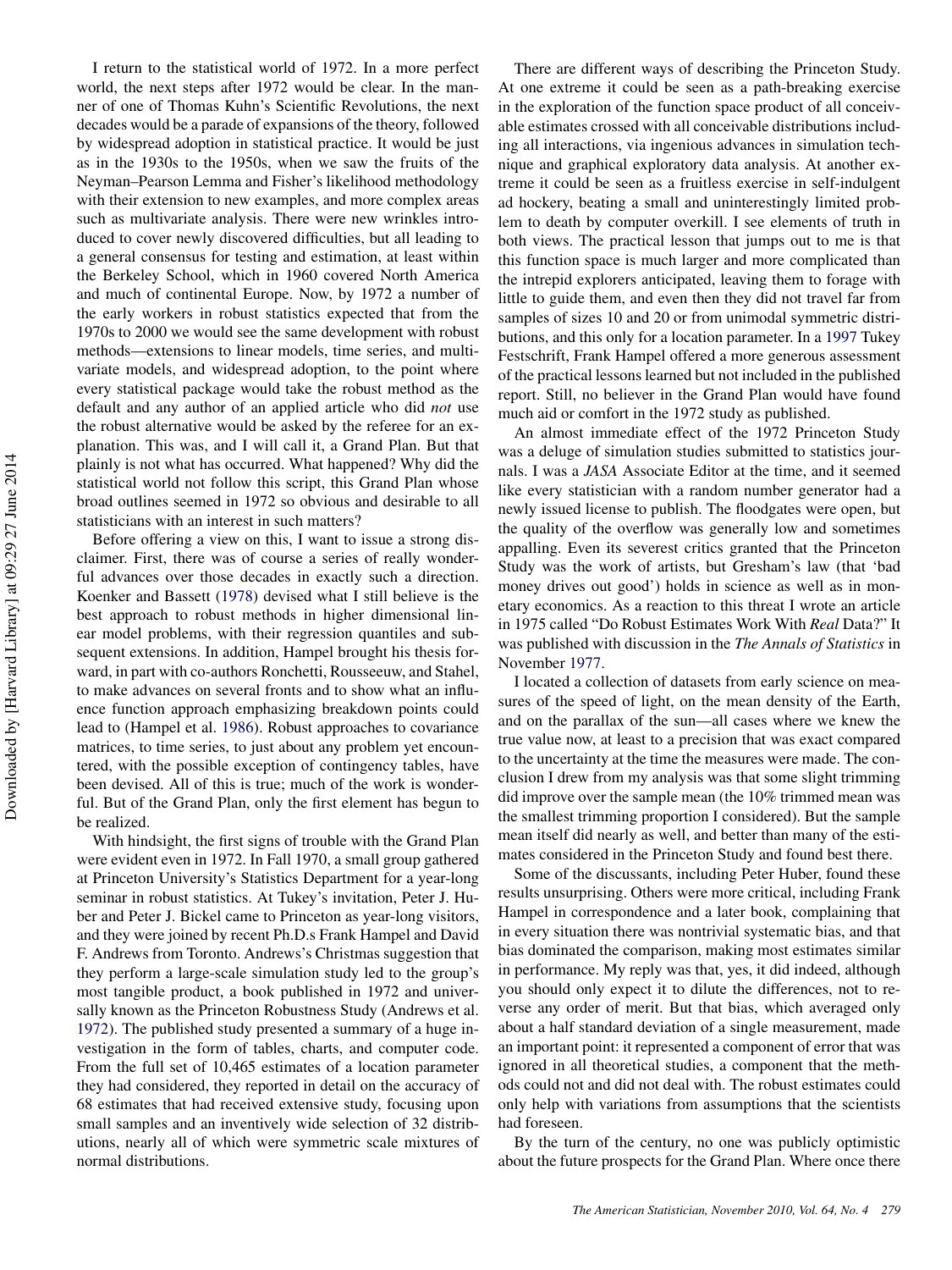

Figure 2. Georges de la Tour's circa 1635 painting "Le Tricheur" (or "The Cheat"). The painting currently exists in two versions. This version (also known as "The Ace of Diamonds") is in the Louvre. The online version of this figure is in color.

was a hope for a Robust New World on a scale that would displace most of classical statistics, now there was no audible voicing of such a hope. The euphoria of the first decade proved to be unsustainable. Reasons for this change were not hard to find. Indeed, some were noted in the discussion of Bickel (1976), and many of them were summarized in a new chapter Peter Huber himself added to the 1996 second edition of his 1977 SIAM monograph. As models grew more complicated, so too did the question of just what "robust" meant. The potential model failures in a multivariate time series model are huge, with no consensus upon where to start. Even in such cases, important progress was made, but with lower expectations of completeness. The crisp formulation and brilliant solutions for the location parameter problem were not to be repeated. The Neyman–Pearson Lemma extends effortlessly to Banach and Hilbert spaces; Huber's (1964) result was not available for the more complex worlds that modern statisticians live in.

I suspect all of you are familiar with these issues, and I know some of them that have been at least partially overcome—this discussion has after all been going on for at least thirty years. There is a further issue that I suspect is perhaps as important, and I have not seen it brought up in this connection, as part of this discussion. It is the nature of the established methodology, the normal theory of linear models and multivariate analysis. Ever since the statistical world fully grasped the nature of what Fisher created in the 1920s with the analysis of multiple regression models and the analysis of variance and covariance—ever since about 1950—we have seen what that analysis can do and seen the *magic* of the results it permits. The perfection of that distribution theory, the ease of assessing additional variables and partitioning sums of squares as related to potential causes no other set of methods can touch it in these regards. Least squares is still and will remain King for these reasons—these magical properties—even if for no other reason. In the United States many consumers are entranced by the magic of the new iPhone, even though they can only use it with the AT&T system, a system noted for spotty coverage—even no receivable signal at all under some conditions. But the magic available when it *does* work overwhelms the very real shortcomings. Just so, least squares will remain the tool of choice unless someone concocts a robust methodology that can perform the same magic, a step that would require the suspension of the laws of mathematics.

Where does this leave robustness? In very good condition, thank you. I hasten to reiterate and extend my earlier disclaimer—there was and is no shortage of important and exciting research on robustness. And a lot that was learned for simpler problems contributed to the much greater understanding that has been achieved in the more complex problems. Robust thinking is everywhere; it is just a different sort of thinking than might have been expected 40 years ago. Modern researchers are seeking deeper understanding from the geometry of statistical models, looking at missing data problems, giving serious attention to the diagnostic use of robustness, and addressing robustness as a point of view rather than the answer to all ills.

Let me end by returning to my colleague's book, *Robustness* (Hansen and Sargent 2008). It is a tour de force by two top econometricians, who summarize a large body of work, including their own, to develop the use of a robust control theory for analyzing economic decision making, a theory that acknowledges the real potential for model misspecification. The picture on the cover represents an evil agent, one that can justify a use of minimax criteria in certain realms of game theory, even when in most ordinary statistical problems we have discarded it as too pessimistic. But the designer of their cover has done more than cast De La Tour's scene in mottled shades: it has